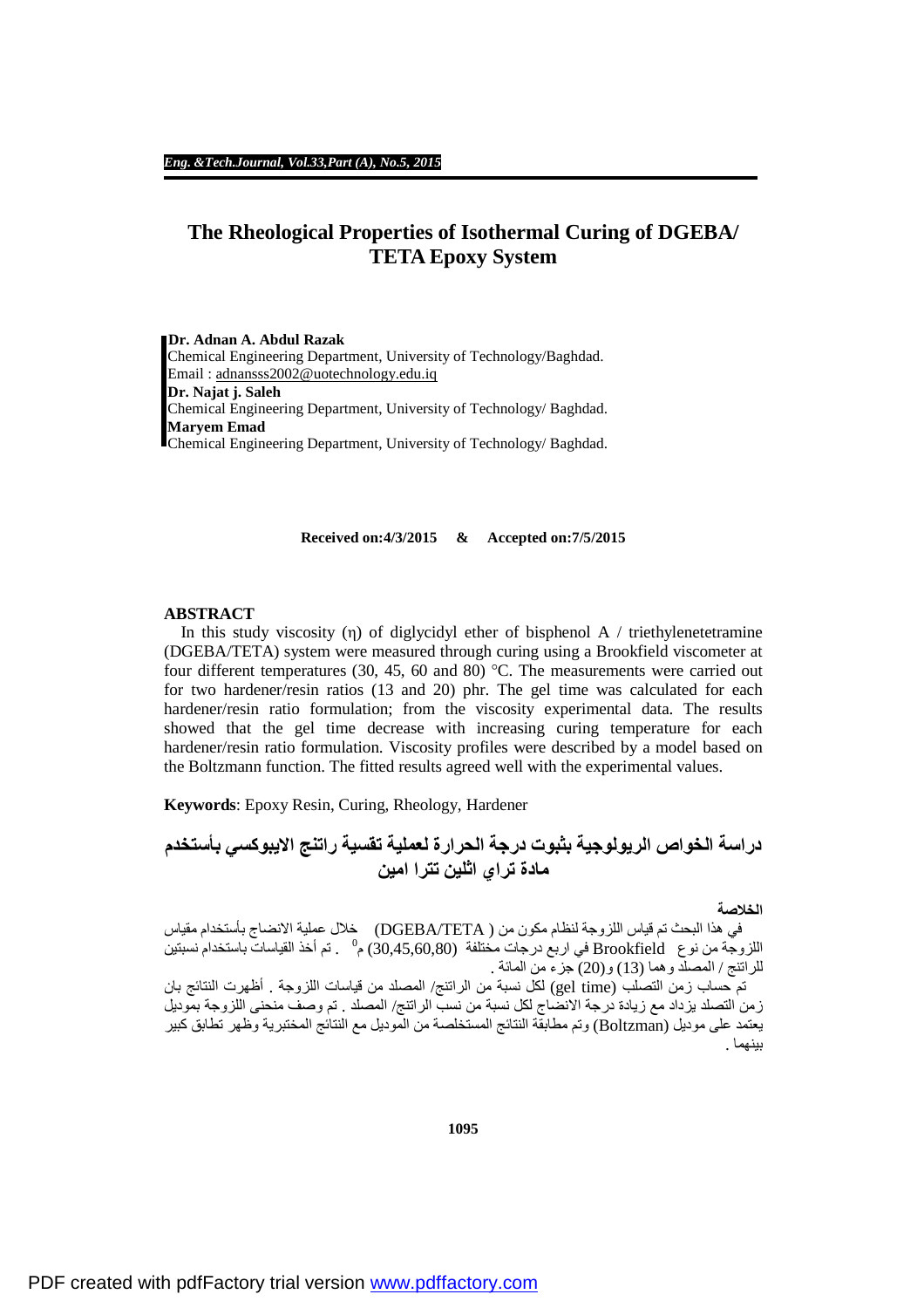### **INTRODUCTION**

HEOLOGY CAN BE DEFINED AS 'THE SCIENCE OF THE DEFORMATION AND FLOW OF MATTER', WHICH MEANS THAT IT IS CONCERNED WITH RELATIONSHIP BETWEEN VISCOSITY, STRESS, STRAIN, RATE OF STRAIN, AND TIME [1]. R

In practice, rheology is concerned with materials whose flow properties are more complicated than those of a simple fluid (liquid or gas) or an ideal elastic solid, although it may be remarked that a material whose behavior under same restricted range of circumstances is simple, may exhibit much more complex behavior under other circumstances. Many materials of industrial interest behave in a way such as to bring their study within the scope of rheology, and included in these epoxy resins [2].

 Epoxy resins exhibit both viscous and elastic properties. During the curing process, their viscosity increases quickly in the gel region. The viscosity can be related to degree of cure. Rheological equipment can be used to measure effectively the epoxy resin properties, such as Brookfield viscometer, which provides a lot of information on the Epoxy resins in the way that helps in understanding the rheological behavior of this material [3].

## **Rheology Model**

### **Viscosity Model**

The viscosity of a curing resin system is determined by two factors: the degree of cure and the temperature. As the cure proceeds, the molecular size increases and so does the cross-linking density, which decrease the mobility and hence increase the viscosity of the resin system. On the other hand, the temperature exerts a direct effect on the dynamics of molecules and so the viscosity.

 Much work has been done to develop appropriate mathematical models for the descriptions of the viscosity advancements for various thermosetting resins during cure.

The variation of viscosity is the result of the combination of physical and chemical processes and can be empirically expressed as [4]:

$$
h = y(T)z(a) \tag{1}
$$

Where

 $ψ$  (T) is a function of curing temperature only;  $ζ$  (α) is a function of degree of cure. Terms  $\psi$  (T) and  $\zeta$  ( $\alpha$ ) can be empirically expressed with the simple form respectively:

$$
y(T) = h_o
$$
 and  $z(a) = \frac{1}{1-a}$  ...(2)

Where

 $\eta_0$  is the initial viscosity which is a constant at isothermal cure conditions;  $\alpha$  is the degree of cure.

Substituting eq. (2), into eq. (1), to get the relationship of viscosity vs. the degree of cure: The initial viscosity  $\eta_0$  depends on cure temperature and can be further expressed in Arrhenius equation: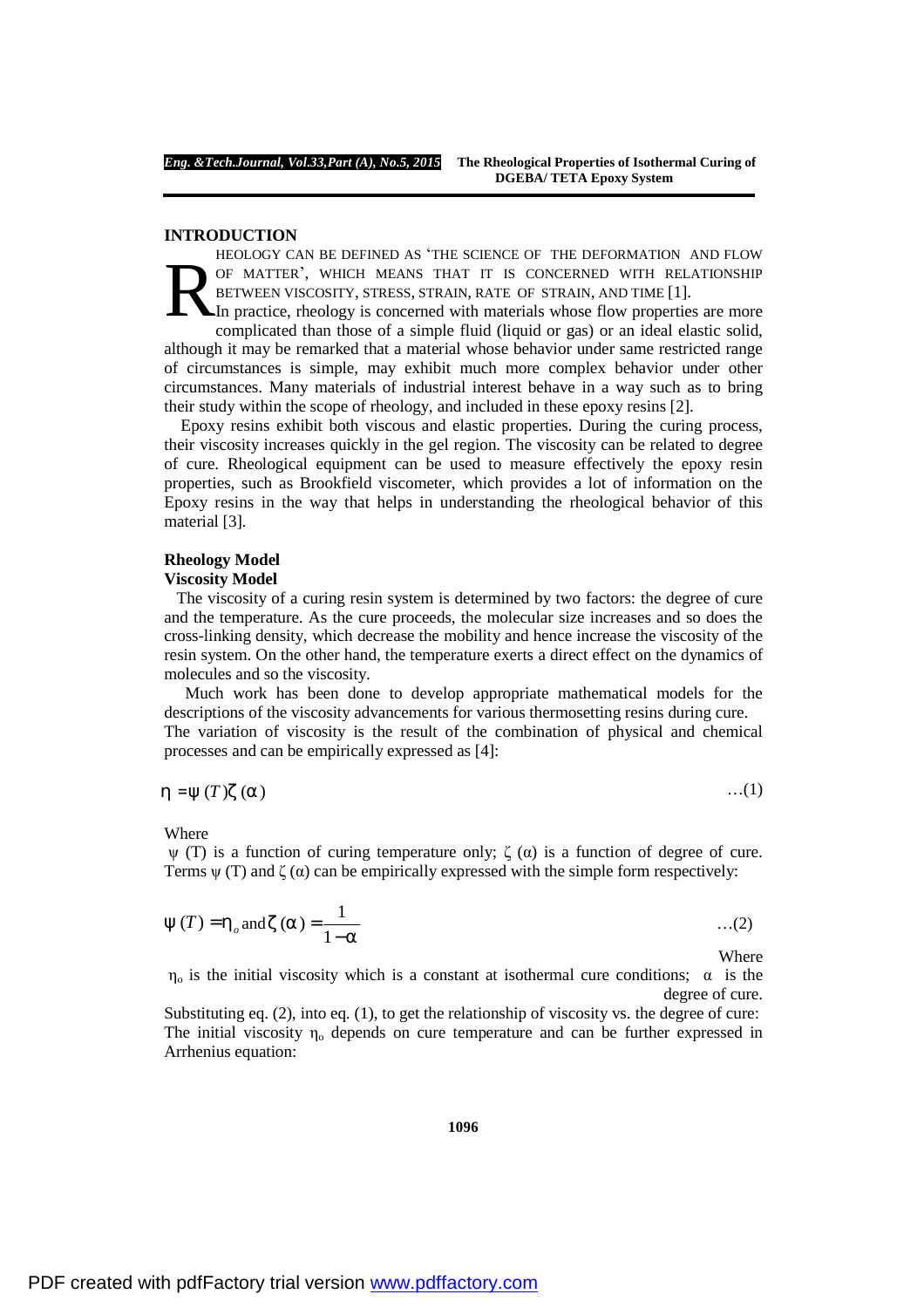$$
h_o = A h e^{-\frac{E h}{RT}}
$$
 ... (4)

Where

Aη and Eη are the initial viscosity at  $T = \infty$  and the viscous flow activation energy, respectively. The degree of cure  $\alpha$  in eq. (3), is a function of cure time.

Depending on the cure kinetics, the relationship of  $\alpha$  vs. time t may have different forms. For the first order reaction, it can be expressed as:

$$
\frac{da}{dt} = k(1-a) \tag{5}
$$

 For the first order reaction with the isothermal cure process, temperature T and rate constant k are constant:

$$
h = h_o e^{kt} \tag{6}
$$

$$
\ln h = \ln A_h + \frac{E_h}{RT} + tA_K e^{-\frac{EK}{RT}} \qquad \qquad \dots (7)
$$

where

 $A_k$  and  $E_k$  are the apparent rate constant at  $T = \infty$  and the kinetic activation energy, respectively.

Equation (7) is the empirical four-parameter model of viscosity introduced by Roller [5]. For the nth order reaction, it can be expressed as:

$$
\frac{d\mathbf{a}}{dt} = k(1-\mathbf{a})^n \qquad \qquad \dots (8)
$$

So for the isothermal nth order  $(n \neq 1)$  reaction:

$$
\ln h = \ln A_h + \frac{E_h}{RT} + \frac{1}{n-1} \ln(1 + (n-1)) \tag{9}
$$

Equation (9) is the empirical five-parameter model of viscosity for the nth (n≠1) order reaction introduced by Dusi [6].

The first and nth order viscosity models express viscosity as an exponential function of the cure time. The first and nth viscosity models have been frequently used in the rheological analysis of the cure process (Dusi et al. [6]; Theriault et al. [7]; Wang et al. [8]). These models do not incorporate the effect of gelation on the viscosity and the predication accuracy is not good. The modified Williams-Landel-Ferry (WFL) models for viscosity (Tajima and Crozier [9]; Mijovic and Lee, [10]) describe viscosity as the function of both cure temperature and glass transition temperature:

**1097**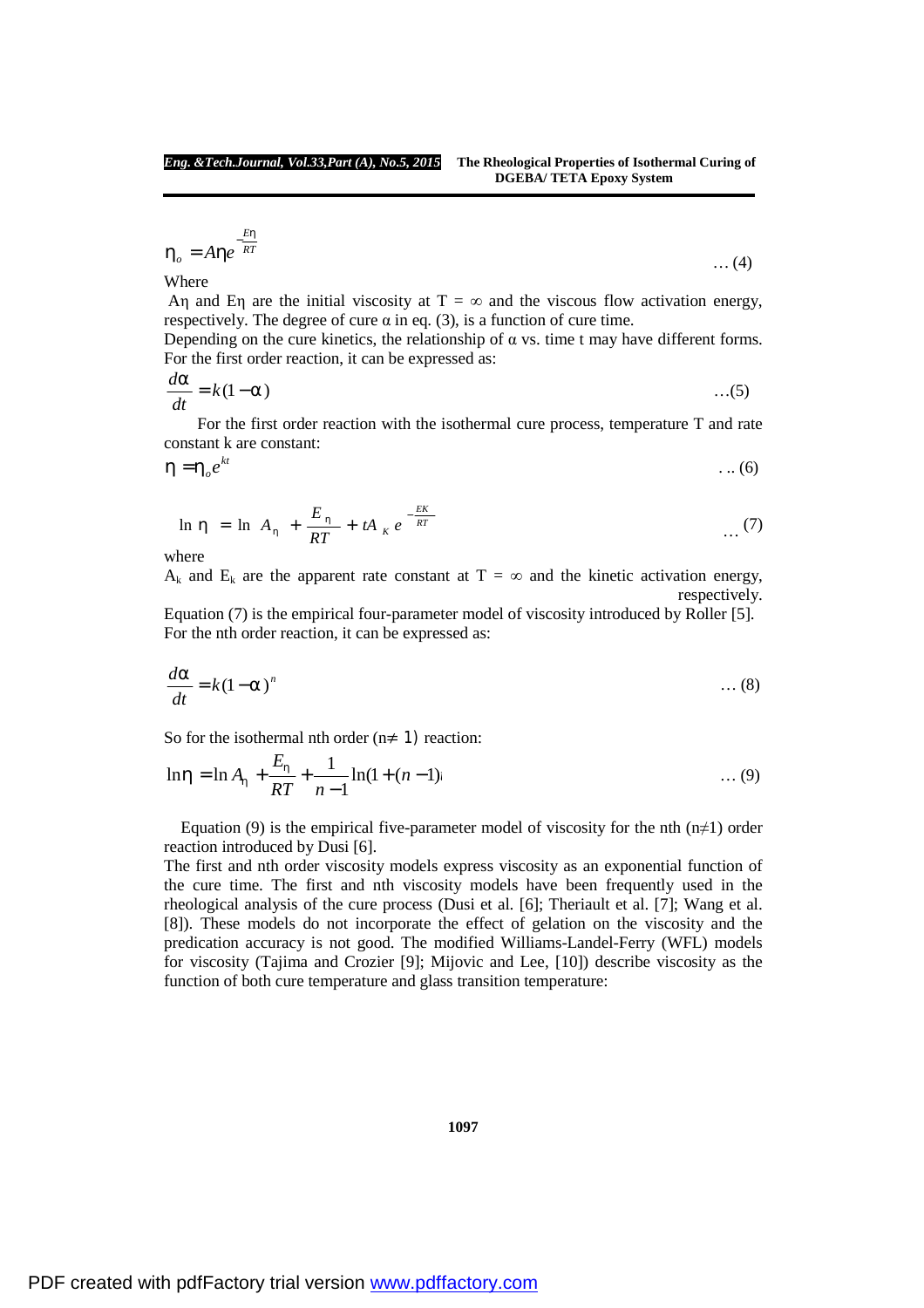$$
\frac{h(T,a)}{h(T_o)} = (g \frac{M_w(a)}{M_w})^{3.4}
$$
\n
$$
\frac{\exp\{c_1(T_r - T_{go})/(c_2 + T_r - T_{go})\}}{\exp\{c_1(T_r - T_g(a))/(c_2 + T_r - T_g(a))\}}
$$
\n(10)

Where

η is the viscosity, MW is the weight average molecular weight of the Epoxy resin, g is the ratio for the radii of gyration of a branched chain to the linear chain of the same molecular weight,  $T_r$  is a reference temperature,  $T_g$  is the glass transition temperature of the reacting system, and  $c_1$  and  $c_2$  are constants. These models have been extensively used and they were reported to achieve good accuracy (Karkanas and Partrige [11]). When applying the WFL models, one needs to know the relationship between the glass transition temperature and the cure time, which can be determined by thermal analysis.

 Bidstrup and Sheppard [12] showed that the temperature-dependence of the ionic conductivity of a series of cured epoxy resin by varying molecular weight can be modeled by the WLF equation if the constant  $c_2$  and the conductivity  $\sigma_{\rm g}$  at the glass transition are taken as a function of  $T_g$ . They assumed that  $c_2$  and log ( $\sigma_g$ ) vary linearly with  $T<sub>g</sub>$ ; their model for conductivity then gives a five-parameter equation, which can be written as

$$
\log s = c_5 + c_6 T_g + \frac{c_1 (T - T_g)}{c_3 + c_4 T_g + (T - T_g)} \tag{11}
$$

Where:

$$
c_5 + c_6 T_g = \log(\mathbf{S}) \tag{12}
$$

$$
c_3 + c_4 T_g = c_2 \tag{13}
$$

Sanford and McCllough [13] proposed a chemorheological model for predicting the viscosity variation of epoxy resin during isothermal cure, using the free volume concept. The underlying concept for this model is that the ability of molecules or chain segments to rearrange themselves is dependent on the existence of enough unoccupied space to accommodate motion. Where there is relatively a large amount of free volume the chain may move unhindered, however, as the free volume decreases, the chain becomes

crowded by their neighbors. They found the following empirical expression for EPON828/PACM-20 resin system:

$$
h = 2.1 \times 10^{-12} M_w w \exp[-0.62(1 - \frac{1}{f})]
$$
...(14)

Where

 $M_w$  is the number of average molecular weight, *f* fraction of free volume which may be expressed as a linear function of the difference between the resin temperature and the glass transition temperature as: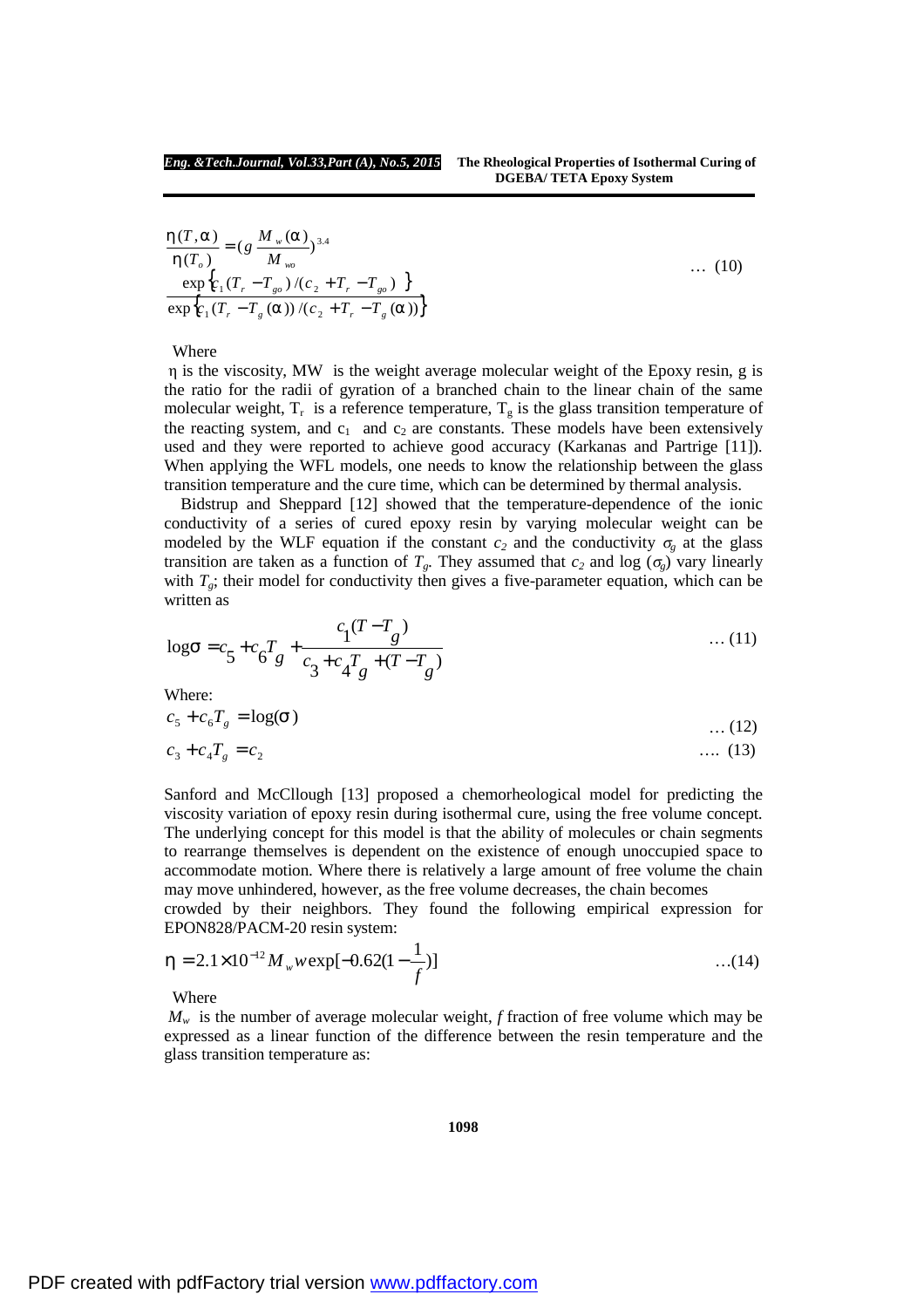$f = f_g + a_f (T - T_g)$  (15)

here  $f_g$  is the fractional free volume at  $T_g$  and  $\alpha_f$  is the thermal expansion coefficient of free volume.

A percolation model for viscosity expresses the variation of viscosity with degree of cure by a power law. By introducing the degree of critical reaction into the model, the gel effect on the cure process was taken into account. It was reported that the percolation model fit the experimental data quite well [14]. For the application of the percolation model, a kinetics model is necessary in order to determine the relationship between the degree of cure and time. The characteristics of other viscosity models for cure applications were discussed by Halley and Mackay [15].

Sun et al. [16] predicted a model to describe the viscosity of the epoxy prepreg, the model proposed based on a Boltzmann function to produce a sigmoidal curve, which the viscosity profile for the isothermal cure process seems to follow, especially in the gel region.

$$
h = \frac{h_o - h_{\infty}}{1 + e^{k(t - t_c)}} + h_{\infty} \tag{16}
$$

where  $\eta$ <sub>o</sub> is the initial viscosity,  $\eta_\infty$  is the final viscosity; k is the rate constant of cure reaction and  $t_c$  is the critical time which follows Arrhenius behavior, i.e.

$$
t_c = A_t e^{\frac{E_t}{RT}}
$$
 (17)

where

 $A_t$  is the pre-exponential factor and  $E_t$  is the activation energy.

Equation (16) is just a fitting function which is based on the mathematical knowledge instead of the rheological theory. It has a similar form as a Boltzmann function, but each parameter in eq. (16), has its own physical meaning. The parameters in eq. (16) are determined by the multiple non-linear regression method.

## **Gel Time Model**

Gel time, which was detected by the rheological measurement, varies with the isothermal cure rate of reaction. Gonis et al. [17] expressed the curing process as:

$$
\frac{d\mathbf{a}}{dt} = k(T)g(\mathbf{a}) \tag{18}
$$

Where

k(T) is the rate constant (which depends on the temperature T), and  $g(\alpha)$  is a function of  $\alpha$  only. It may have different forms, depending on the cure mechanism. The rate constant k (T) has the following definition as in eq. (19).

$$
k = A \exp \frac{-\Delta E_a}{Rt} \tag{19}
$$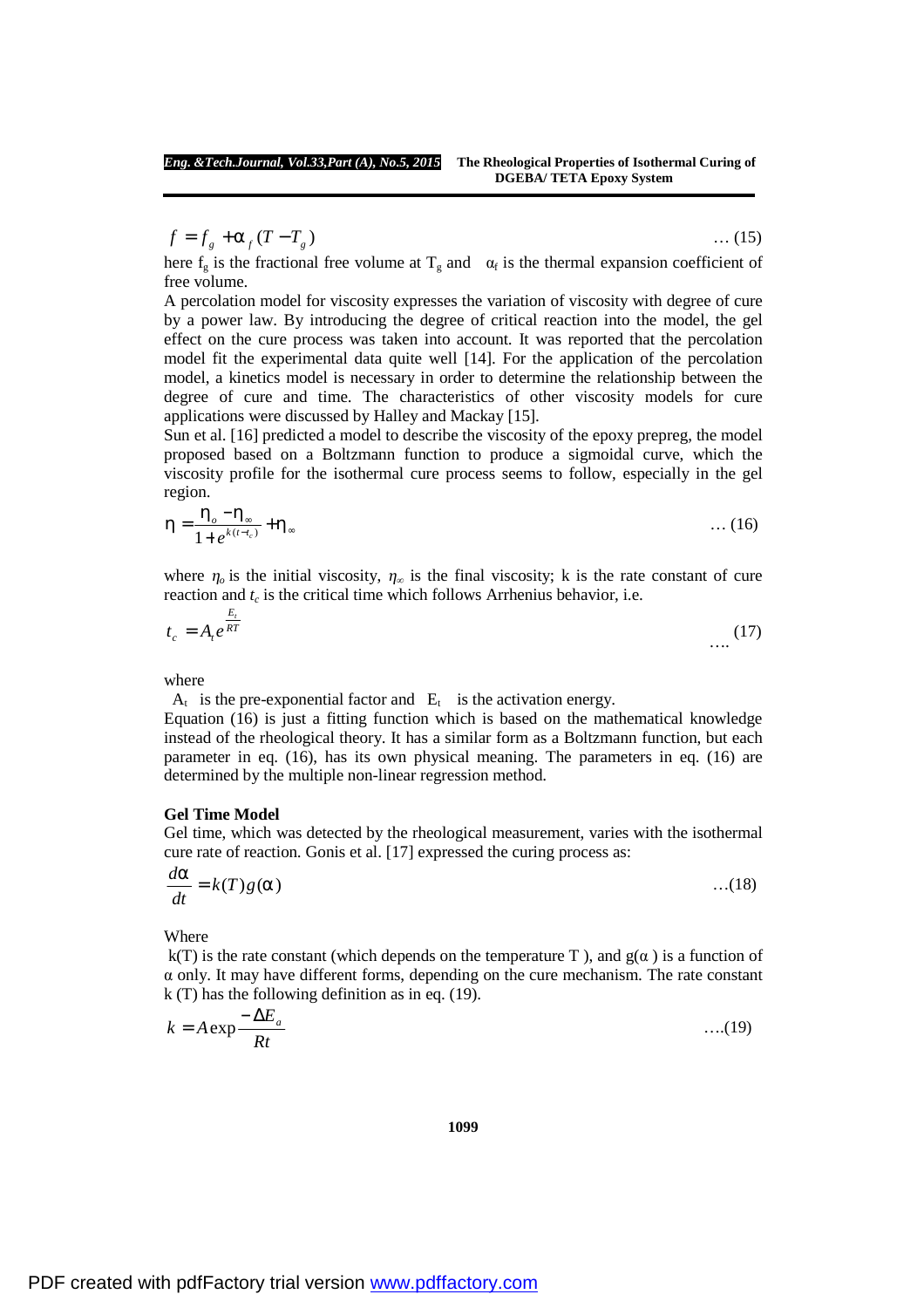By integrating eq. (18), from zero time to gel time  $t_{gel}$ , the relationship between  $t_{gel}$  and cure rate is obtained:

$$
t_{gel} = \frac{1}{k(T)} \int_{0}^{a_{gel}} \frac{1}{a_{gel}} da
$$
 (20)

Where

 $a_{gel}$  is the degree of cure at gel time.

Substitute eq. (19), into eq. (20), and take logarithm on both sides to get the relationship between the gel time and isothermal cure temperature:

$$
\ln(t_{gel}) = \ln\left[\frac{1}{A_o} \langle \int_0^{a_{gel}} \frac{1}{a_{gel}} da \rangle + \frac{E_a}{RT}\right] \tag{21}
$$

According to Flory's expression [18], the degree of cure  $\alpha_{gel}$  at gel time depends on the functionalities of the epoxy systems only. So it can be considered a constant for a given epoxy systems regardless the cure temperature.

By considering the first term on the left side of eq. (21), as a constant C, a linear relationship of  $ln(t_{gel})$  vs. 1/T is obtained and eq. (21), can be rewritten as:

$$
\ln t_{gel} = C + \frac{E_a}{RT} \tag{22}
$$

From "(22)," the apparent activation energy can be calculated from the slope of the curve of ln(tgel) vs. 1/T.

Velazquez et. al. [19] studied the changes in rheological properties (gelation and vitrification) during non-isothermal curing of an epoxy resin (DGEBA) with different aliphatic amines using different resin/hardener ratio. A dynamic rheometer was used. It was found that the viscous modulus (G") represents two peaks. The first peak appears when the system reaches the vitrification curve for the stoichiometric and amine rich systems, but the epoxy rich systems don't show peaks.

Grimsley et. al. [20] studied the cure kinetics and viscosity of two resins, an aminecured epoxy system, Applied Poleramic, Inc. VR-56-4, and an anhydride-cured epoxy system, have been characterized for application in the vacuum assisted resin transfer molding (VARTM) of aerospace components. Simulations were carried out using the process model, COMPRO, to examine heat transfer, curing kinetics and viscosity for different panel thicknesses and cure cycles. Results of these simulations indicate that the two resins have significantly different curing behaviors and flow characteristics.

 Ivancovic et. al. [21] investigated the chemorhelogy of a low-viscosity laminating system, based on a bisphenol A epoxy resin, an anhydride curing agent, and a heterocyclic amine accelerator. The steady shear and dynamic viscosity are measured throughout the epoxy/ anhydride cure. It was found that at the beginning of the cure, the viscosity slowly increases with time. Then, at a certain point a very rapid increase of the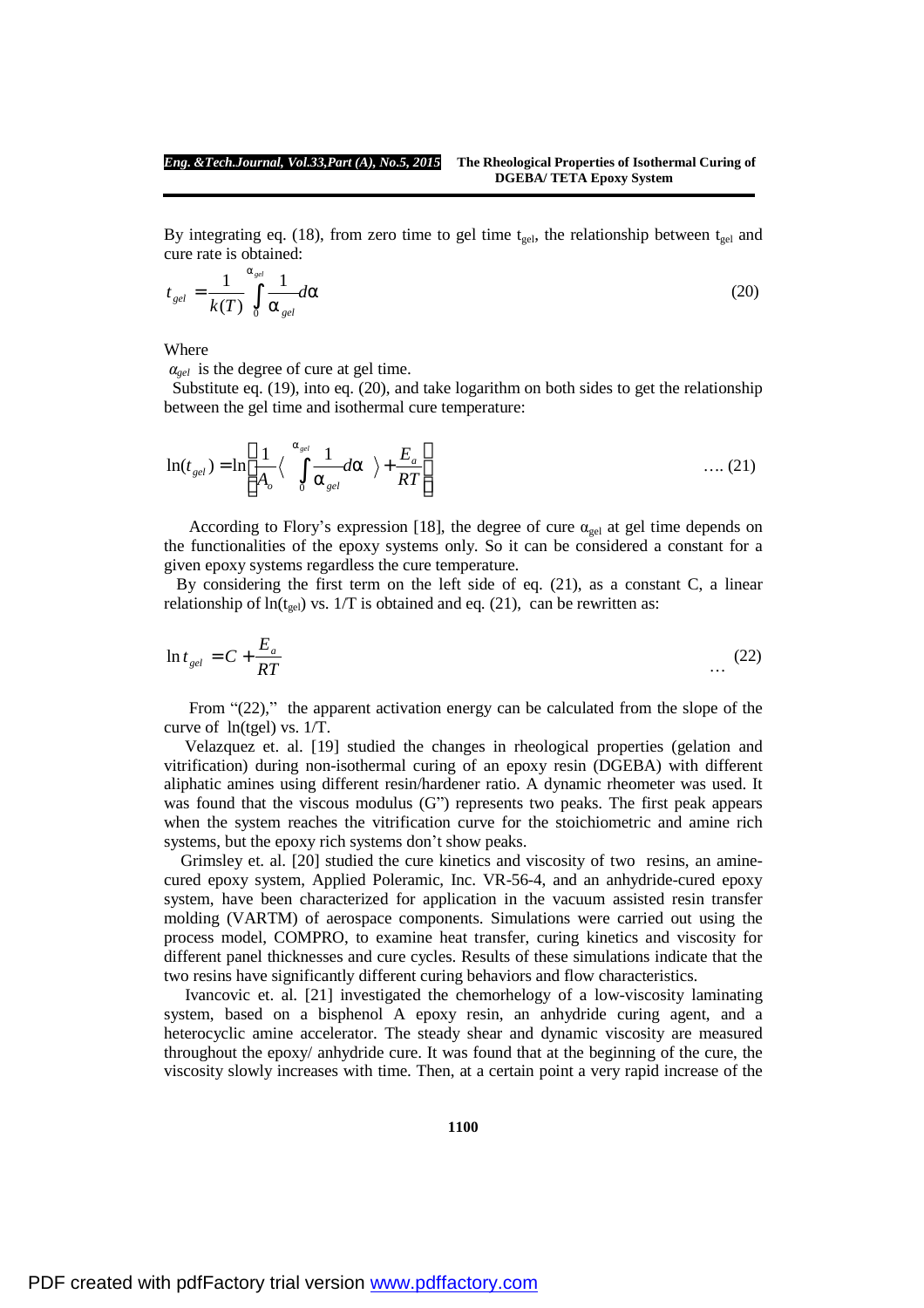viscosity is observed. Gelation was assumed to occur when the rate of viscosity increase reached a maximum. A chomorheological model that describes the system viscosity as a function of temperature and conversion is proposed.

 Costa et. al. [22] investigated the rheological, structural properties and cure kinetics of epoxy resin, prepared with diglycidyl ether of bisphenol-A (DGEBA) and triethylenetetramine (TETA), for different ratios of hardener (TETA) and epoxy (DGEBA), using a DSC and a rheometer. From the experimental results, it was found that the higher the ratio, the higher the onset temperature and the total heat of reaction and the lower the peak temperature. The cure reaction follows an autocatalytic model. The dynamic experiments showed that the complex viscosity and the elastic and loss moduli increased with the curing times.

The purpose of the work described in a series of papers [23] is to relate the rheological properties such as the viscosity to the gel time and cure process and test the existing models. A number of models have been reported recently. The first and nth order reaction models may be used with limited accuracy. To achieve high accuracy the model based on Bolzmann function and gel time model will be used and compared with experimental data.

#### **EXPERIMENT WORK**

The material used was DGEBA- Epoxy resin cured using aliphatic amines hardeners, which was Triethelenetetramine(TETA). Brookfield viscometer was used to measure the viscosity of the prepared samples of the DGEBA/TETA.

## **MATERIALS**

Epikote 828 from Shell Co. was used as epoxy resin. Epikote 828 is an unmodified liquid bisphenol A –epoxide resin of medium viscosity.

The hardeners (curing agent) used in the experimental work was: Araldite HY 951 (Triethelentetramine TETA) from Ciba Company, which is a liquid of law viscosity of an aliphatic amine basis. Two hardener/resin ratios (13 and 20) phr were used in this work. The prepared samples were mixed in a disposable container using a disposable stirrer then they were poured into the chamber of the Brookfield viscometer.

## **Viscosity Measurement**

A Brookfield RV-II+ programmable rotational-type viscometer is used to perform isothermal viscosity measurements at the temperatures of 30, 45 $^{\circ}$ C, 60 $^{\circ}$ C & 80 $^{\circ}$ C. For a given viscosity, the viscous resistance is related to the spindle rotational speed and the spindle geometry. In this study, the spindle used is disposable SC4-27, and the chamber used is disposable HT-2DB, both of them are specially designed for measuring sticky fluids. The clearance between the spindle periphery and the chamber inner wall is 3.15 mm. A temperature control unit maintains the sample at a fixed temperature. It is a fully computer controlled device with a well-defined menu system. The output data are viewed on a monitor in graphical and table form during the measuring time. For isothermal measurements, the sample chamber was preheated to the desired temperature and stabilized at that temperature for half hour. A water bath system was used to control the temperature. The sample was put into the chamber and measurement was started. The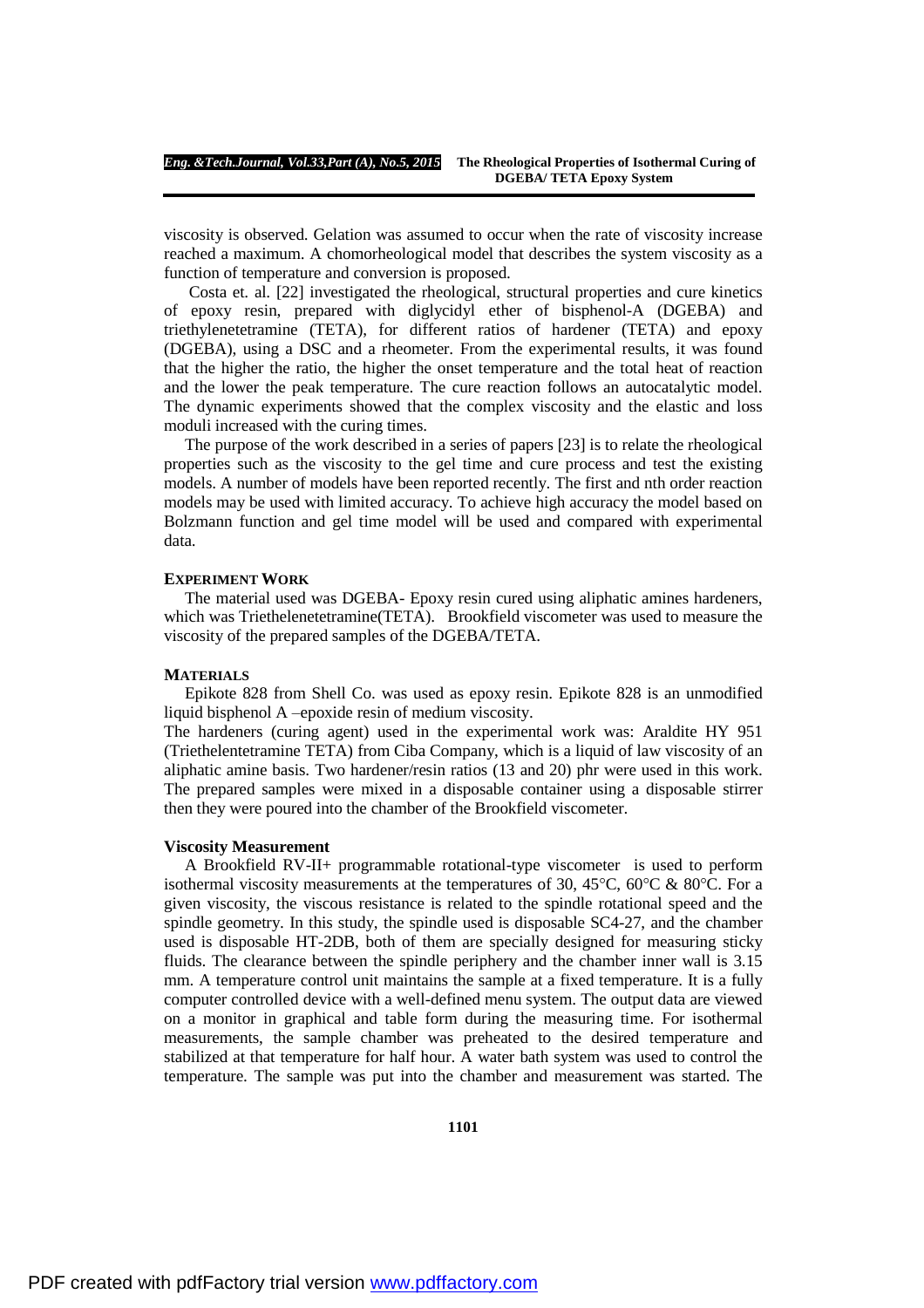viscosity histories at different temperatures for each resin formulation are recorded with time.

# **Results and Discussion**

# **Viscosity Modeling**

 The viscosity profile of the DGEBA/TETA epoxy resin system with different hardener/resin ratio, as a function of time at different temperatures, is shown in Figs. (1) and (2).

 The viscosity increased slowly at the beginning of each curing process, and then rose faster because of cross-linking reaction. At higher temperatures, the viscosity of the epoxy resin was initially lower, but then increased earlier due to the faster curing.

Based on the extent of the viscosity measurements, a model of viscosity for isothermal cure process of epoxy resin system is proposed and used to fit the experimental viscosity.

As seen in eq. (16), the proposed viscosity model introduces two new parameters, the critical time t<sub>c</sub> and final viscosity  $\eta_{\infty}$ . All the parameters  $\eta_{\infty}$ ,  $\eta_{\infty}$ , t<sub>c</sub> and k in eq. (16), are determined at the same time by fitting experimental viscosity with respect to time by nonlinear least square approach. The fitted curves are shown in Figs. (1) and (2). The predicted viscosities have very good agreement with the experimental data, even in the gel region. It seems clear that the viscosity profile at each temperature for a specific hardener/resin ratio can be well described by the proposed viscosity model. The regressed

values of critical time  $t_c$  and rate constant k in eq. (16), for every hardener/resin ratio at each temperature are listed in Tables (1) and (2). The variation in critical time with respect to temperature is the same as one observed in gel time and can also be described by an Arrhenius law as eq. (17):



**(b)**

**1102**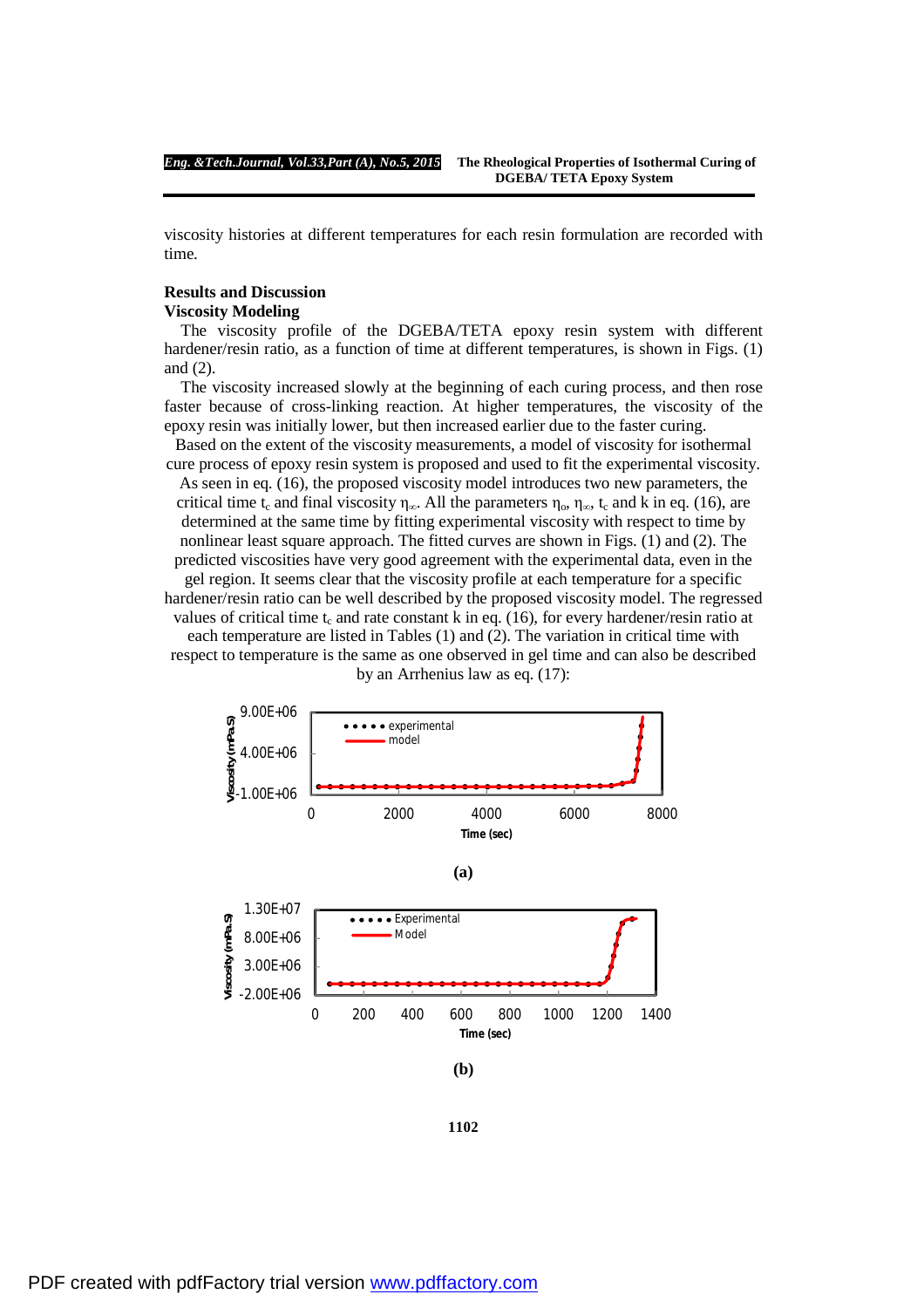

**(d)** 

**Figure (1): Experimental and calculated viscosity for DGEBA/TETA of 13 phr hardener/resin ratio at isothermal temperatures: (a) 30°C, (b) 45°C, (c) 60°C and (d) 80°C.**



**1103**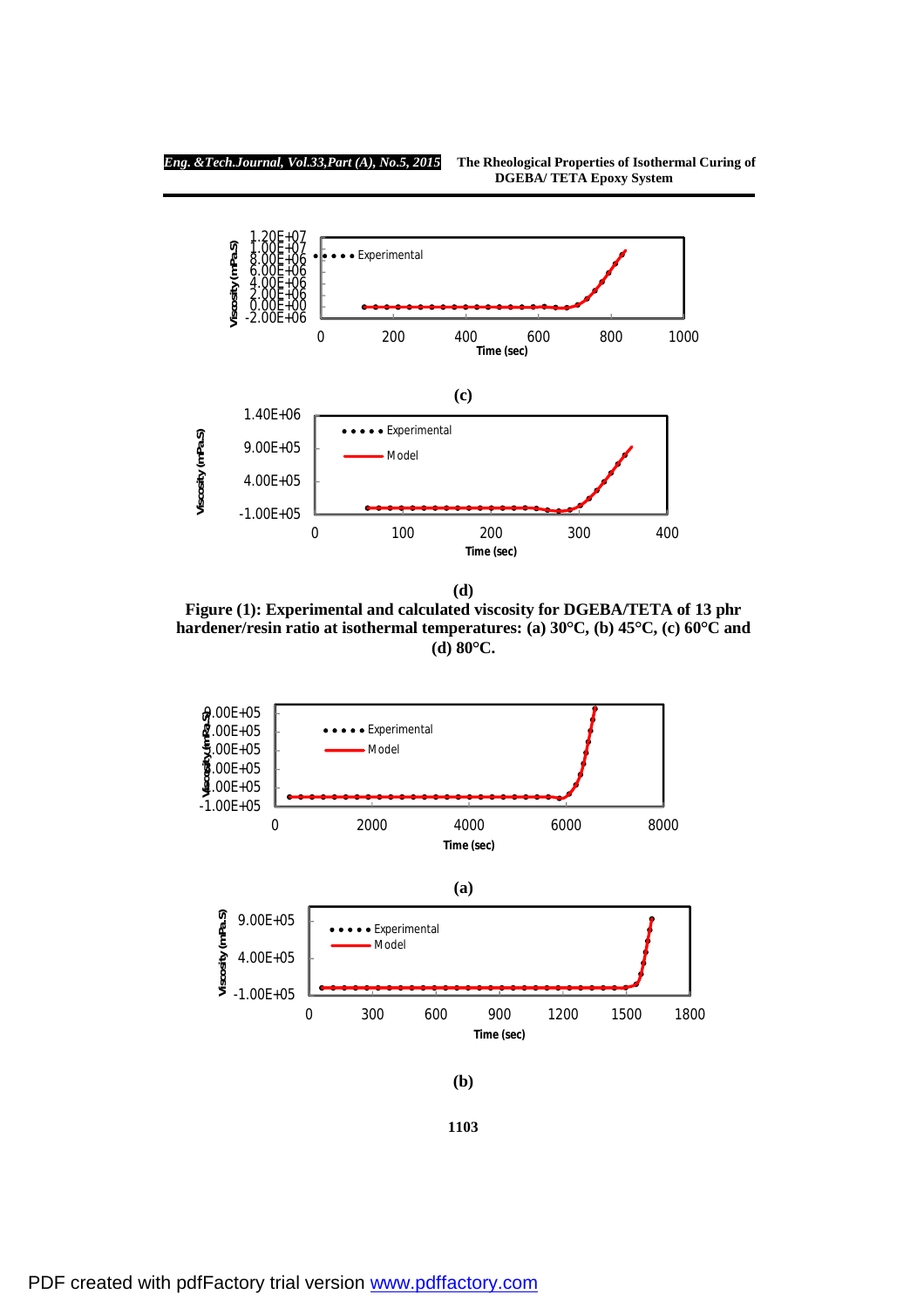

**Figure(2): Experimental and calculated viscosity of the DGEBA/TETA system for 20 phr hardener/resin ratio at isothermal temperatures: (a) 30°C, (b) 45°C, (c) 60 °C and (d) 80°C** 

As seen in Figs. (3) and (4), there is a very linear relationship between the logarithmic critical time and the reciprocal of absolute temperature. The rate constant in eq. (16), also obeys an Arrhenius equation as a function of temperature. The relationship of ln k vs. 1/T and the linear fit are given in Figs. (5) and (6). The fitted values of pre-exponential factor and activation energies are listed in Tables (1) and (2).



**Figure (3): Critical time vs. Isothermal cure temperature of 13 phr hardener/resin ratio of DGEBA/TETA system**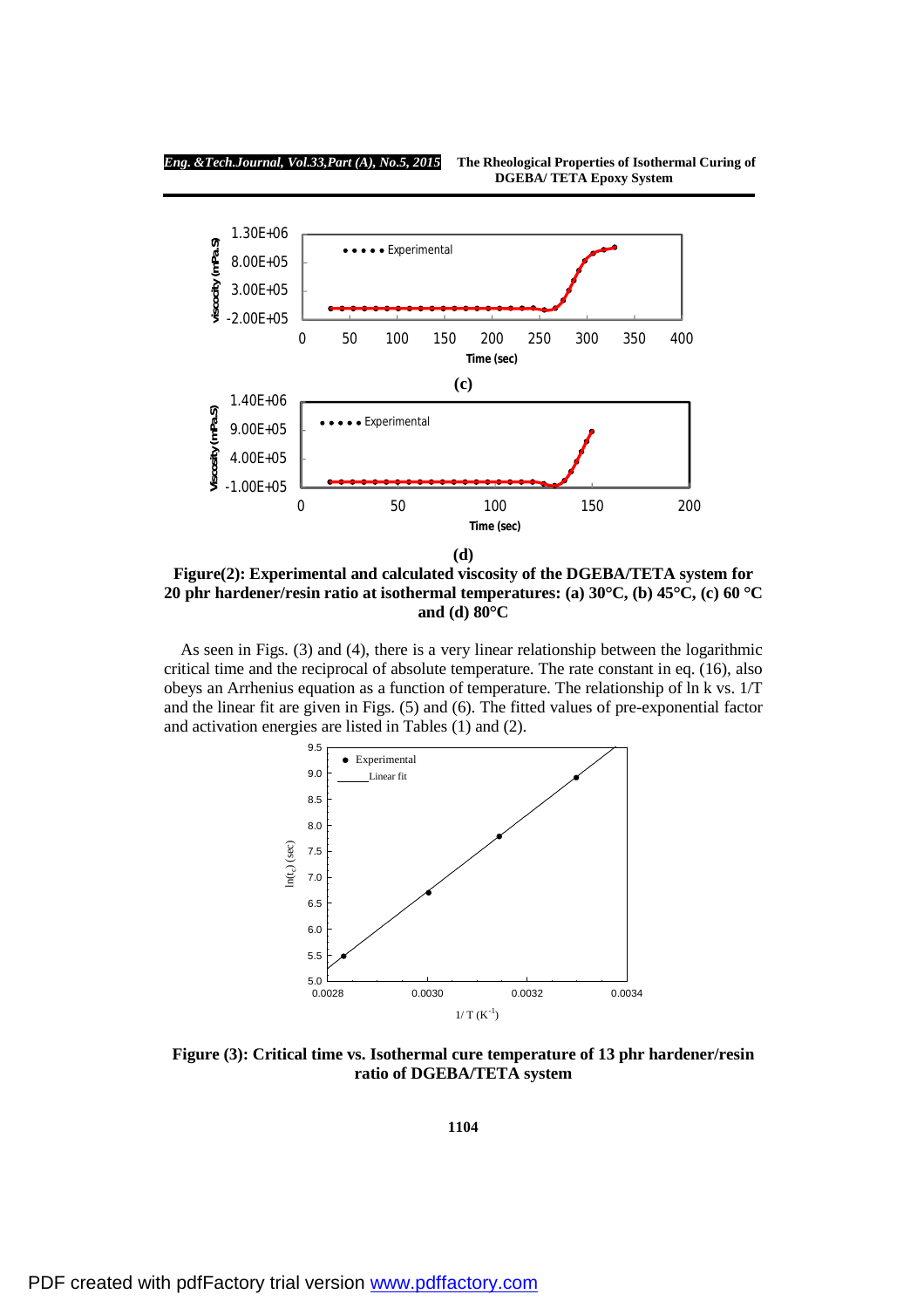

**Figure(4): Critical time vs. Isothermal cure temperature of 20 phr hardener/resin ratio of DGEBA/TETA system** 



 **Figure (5): Rate Constant in eq. (16) vs. Isothermal Cure Temperature for the 13 phr hardener/resin ratio**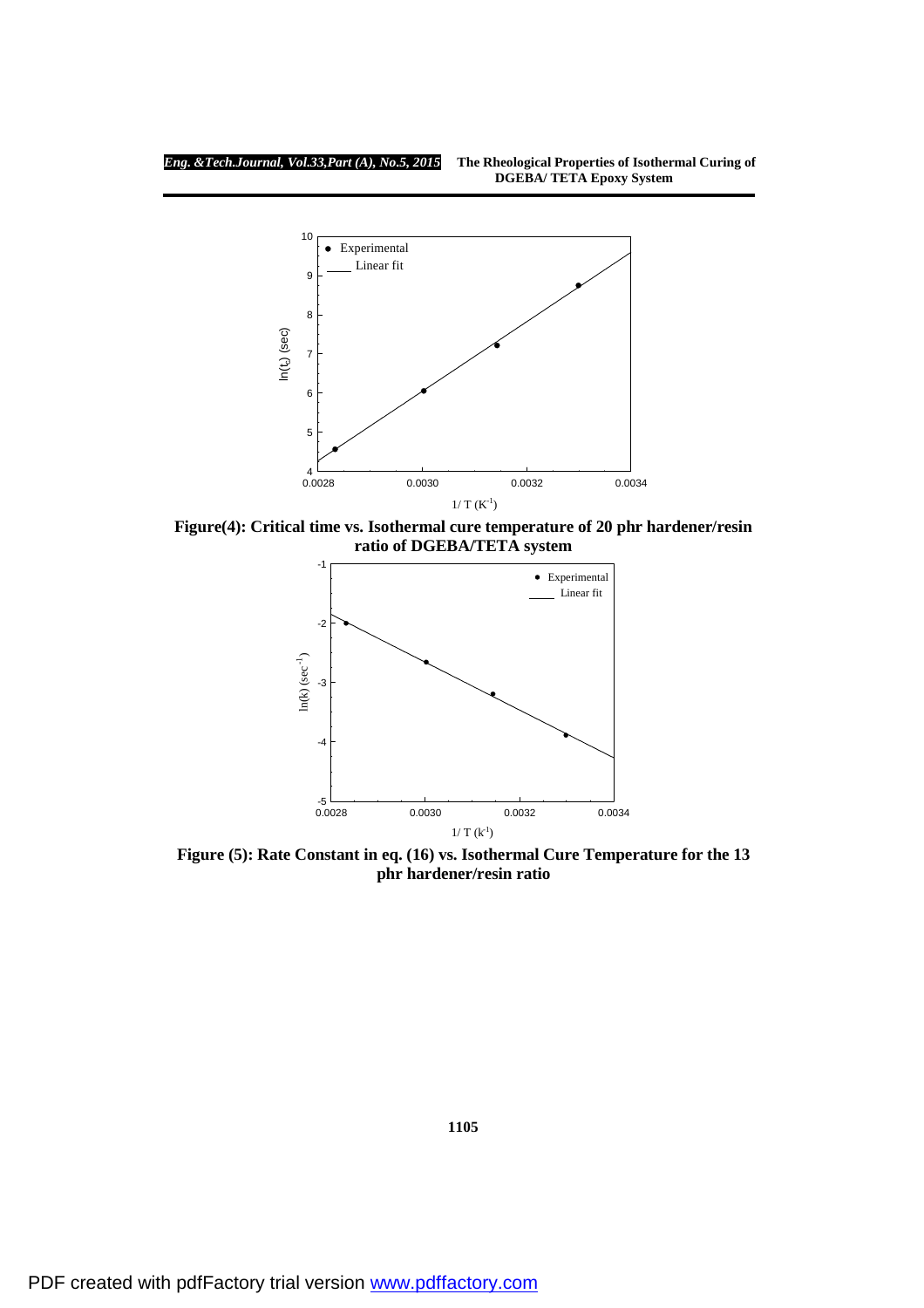

**Figure (6) Rate Constant in eq. (16) vs. Isothermal Cure Temperature for the 20 phr hardener/resin ratio** 

| Table (1): Kinetic parameters in eq. (16) of the viscosity model for 13 phr hardener / |
|----------------------------------------------------------------------------------------|
| resin ratio of DGEBA/TETA system                                                       |

| Temperature $(^{\circ}C)$              | <b>K</b> (sec <sup>1</sup> ) $\times$ 10 <sup>2</sup><br>$SE(sec^{-1}) \times 10^{-3}$<br><b>SE</b><br>$tc$ (sec) |       |       |      |  |  |  |
|----------------------------------------|-------------------------------------------------------------------------------------------------------------------|-------|-------|------|--|--|--|
|                                        |                                                                                                                   | (sec) |       |      |  |  |  |
| 30                                     | 7510.99                                                                                                           | 2.18  | 1.80  | 0.60 |  |  |  |
| 45                                     | 2202.684                                                                                                          | 1.74  | 4.10  | 1.20 |  |  |  |
| 60                                     | 765.989                                                                                                           | 1.26  | 5.34  | 1.40 |  |  |  |
| 80                                     | 327.9047                                                                                                          | 0.31  | 12.93 | 1.30 |  |  |  |
| <b>Pre-exponential factor At (sec.</b> |                                                                                                                   |       |       |      |  |  |  |
|                                        | $2.05052 \times 10^{-7}$                                                                                          |       |       |      |  |  |  |
| $SE$ (sec <sup>-1</sup> )              | $6.005 \times 10^{-8}$                                                                                            |       |       |      |  |  |  |
| <b>Activation energy Et (KJ/mol)</b>   | 62.309                                                                                                            |       |       |      |  |  |  |
| SE (KJ/mol)                            | 0.542                                                                                                             |       |       |      |  |  |  |

**Table (2): Kinetic parameters in eq. (16) of the viscosity model for 20 phr hardener / resin ratio of DGEBA/TETA system** 

| Temperature $(^{\circ}C)$        | $tc$ (sec)               | SE (sec) | $SE(\sec^{-1}) \times 10^{-3}$ |      |  |  |
|----------------------------------|--------------------------|----------|--------------------------------|------|--|--|
|                                  |                          |          |                                |      |  |  |
| 30                               | 6371.664                 | 5.27     | 1.5                            | 4.12 |  |  |
| 45                               | 1586.236                 | 2.18     | 8.2                            | 3.26 |  |  |
| 60                               | 290.225                  | 0.20     | 15.32                          | 2.84 |  |  |
| 80                               | 155.282                  | 0.10     | 43.81                          | 1.42 |  |  |
| <b>Pre-exponential factor At</b> |                          |          |                                |      |  |  |
| $(\sec^{-1})$                    | $1.16563 \times 10^{-9}$ |          |                                |      |  |  |
| $SE$ (sec <sup>-1</sup> )        | $7.62 \times 10^{-10}$   |          |                                |      |  |  |
| <b>Activation energy Et</b>      | 69.778                   |          |                                |      |  |  |
| (KJ/mol)                         |                          |          |                                |      |  |  |
| SE (KJ/mol)                      | 2.06                     |          |                                |      |  |  |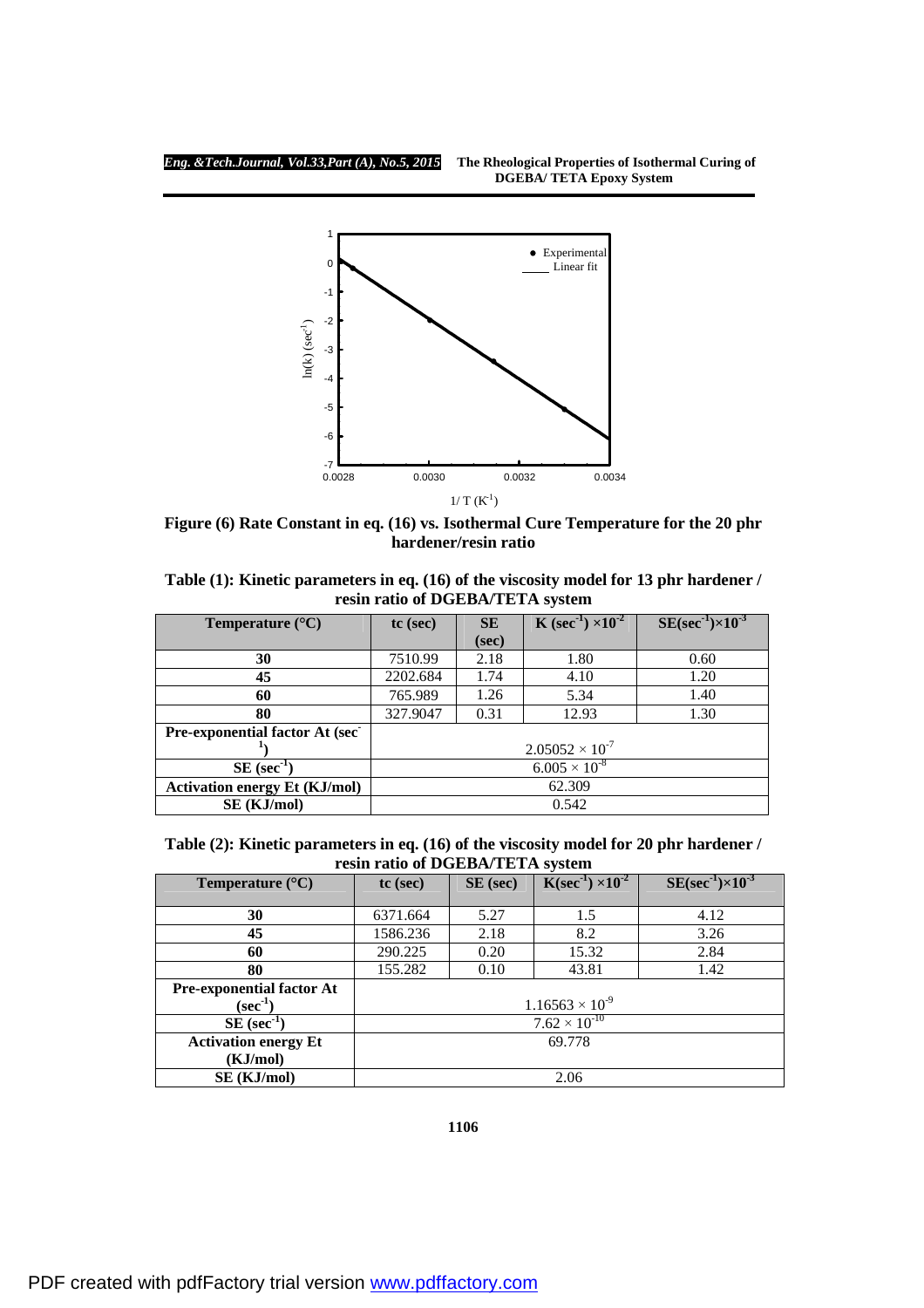**Table (3): Gel time for the (13 and 20) phr hardener/ resin ratio at different temperature and activation energy** 

| hardener/resin ratio      | $13$ phr |      |     |     | $20$ phr |      |     |     |
|---------------------------|----------|------|-----|-----|----------|------|-----|-----|
| Temperature $(^{\circ}C)$ | 30       | 45   | 60  | 80  | 30       | 45   | 60  | 80  |
| $t_{gel}$ (sec)           | 7560     | 2380 | 840 | 360 | 6600     | 1360 | 330 | 150 |
| $E_a$ (KJ/mol)            | 63.64    |      |     |     | 67.19    |      |     |     |
| SE (KJ/mol)               | 0.95     |      |     |     | 0.41     |      |     |     |

 Figure. (7) represents the transient profile of the viscosity for a 13 phr of hardener/resin ratio at 45, 60 and 80 °C. When curing at 45 °C, the viscosity starts to increase after 16 minutes of cure. It can be noticed that after 10 minutes of cure at 60  $^{\circ}$ C, the viscosity starts to increase, and after some minutes, there is a sharp increase in the viscosity. While at 80 °C, the viscosity increased rapidly after several minutes of the cure. At this time, it was observed during the experiment that the resin became a gel-like material. The sharp increase in the viscosity, noticed at all temperatures, is due to the crosslink reaction. Therefore, this behavior occurs earlier at higher temperatures [24].



**Figure (7): Viscosity versus cure time for 13phr of DGEBA/TETA system at 45, 60 and 80° C**

The transient profile of the viscosity for the 20 phr hardener/resin ratio at 45, 60 and 80 °C is shown in Fig. (8). At 45 °C, the viscosity increased after 20 minutes of cure, several minutes a sharp increase in the viscosity is noticed. At 60  $^{\circ}$ C, the viscosity increases much faster than that for 13 phr hardener/resin ratio; within several minutes of cure it increases rapidly, in seconds of cure there's a sharp increase in the viscosity of the 20 phr hardener/resin ratio at this temperature; this is due to the higher amount of amino groups in this formulation where the crosslinking takes place in a short time depending also on the temperature which accelerate the curing process  $[22]$ . At  $80^{\circ}$ C, the viscosity increases in just 2 minutes of the cure, that's faster than at 60  $^{\circ}$ C and 45  $^{\circ}$ C which indicates that as the temperature was increased the epoxy resin reached the gel point faster and that means that the curing happens faster.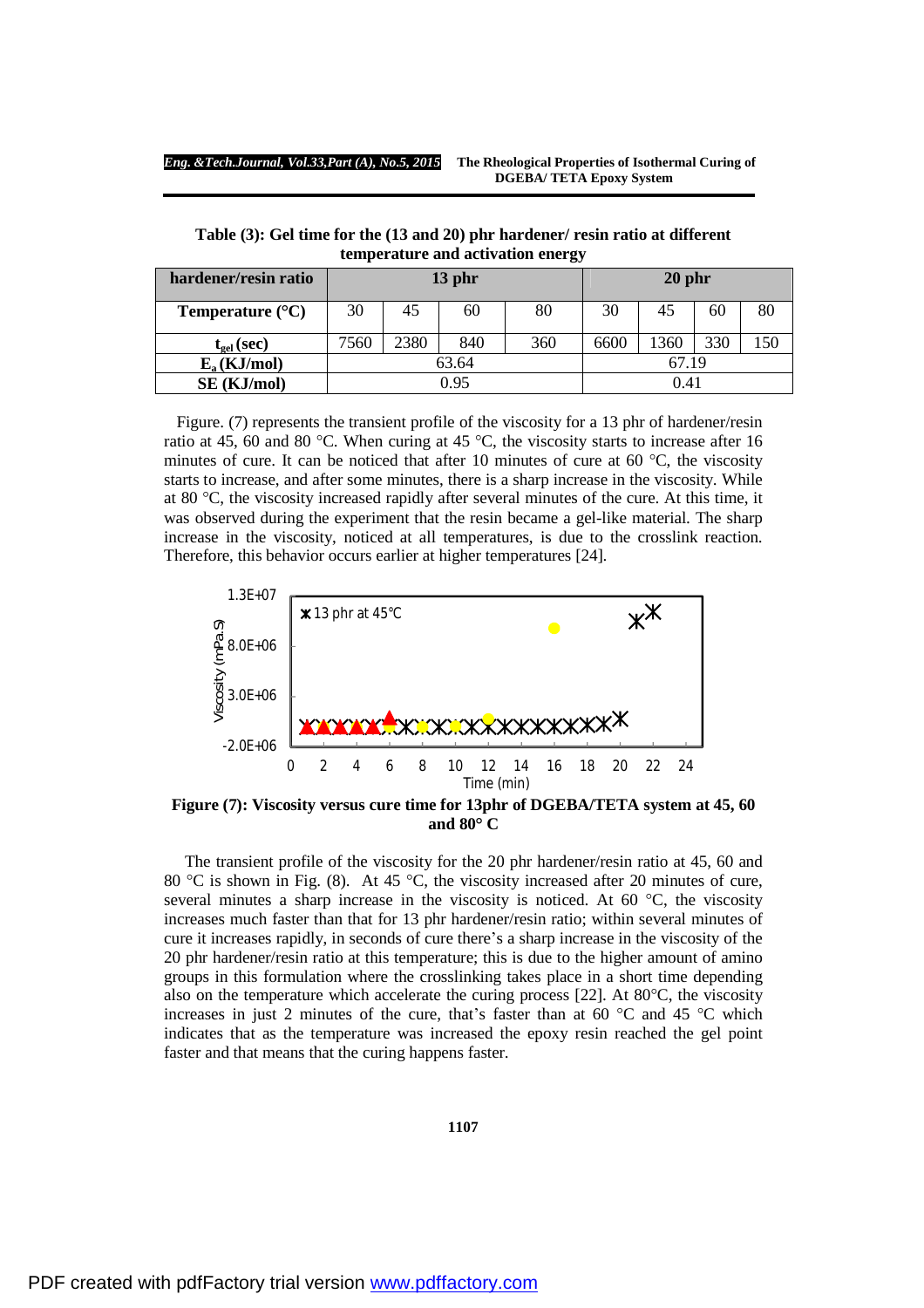

**Figure (8) : Viscosity versus cure time for 20 phr DGEBA/TETA at 45, 60 and 80°C** 

# **Gel Time and Apparent Activation Energy (Ea)**

During the isothermal reaction, a phenomenon of critical importance can occur, which is gelation. Gelation is characterized by the incipient formation of a material of an infinite molecular weight and indicates the conditions of the processability of the material. Prior to gelation, the system is soluble, but after gelation, both soluble and insoluble materials are present. As gelation is approached, viscosity is increased dramatically and the molecular weight goes to infinite; gelation doesn't inhibit the curing process [24].

The gel point of the cure process is closely related to rheological properties. It indicates the beginning of cross-linking for the cure reaction, where the resin system changes from a liquid to a rubber state. The gel time can be determined according to different criteria [25],[26]. The commonly used criteria for gel time are as follows:

• Criterion 1, the gel time is determined from the crossing point between the base line and the tangent drawn from the turning point of storage modulus G' curve [4],[ 27].

• Criterion 2, the gel time is thought as time where the tangent of phase angle (tan  $\delta$ ) equals 1, or the storage modulus G' and the loss modulus G" curves crossover [26], [28].

• Criterion 3, the gel time is taken as the point where tan  $\delta$  is independent of frequency [29], [30].

• Criterion 4, the gel time is the time required for viscosity to reach a very large value or tends to infinity [31].

In this study, the determination of gel time was based on the forth criterion. The values for gel time, determined from Fig. (1) and Fig. (2) by criterion 4, are listed in Tables (3) . As the isothermal temperature increases, the gel time decreases, where the temperature increases the crosslinking [27].

The relationship between gel time and temperature is analyzed by cure kinetics. The kinetic model as eq. (18) is used for the gelation analysis. Equation (22) shows the relationship between the gel time and isothermal cure temperature.

According to eq. (22), the semi-logarithmic plot of gel time vs. the reciprocal of the absolute temperature for the 13 phr hardener/resin ratio is drawn in Fig. (9). A linear fit of the experimental data gives a value for the apparent activation energy of 63.636 KJ/mol. The semi-logarithmic plot of gel time vs. the reciprocal of the absolute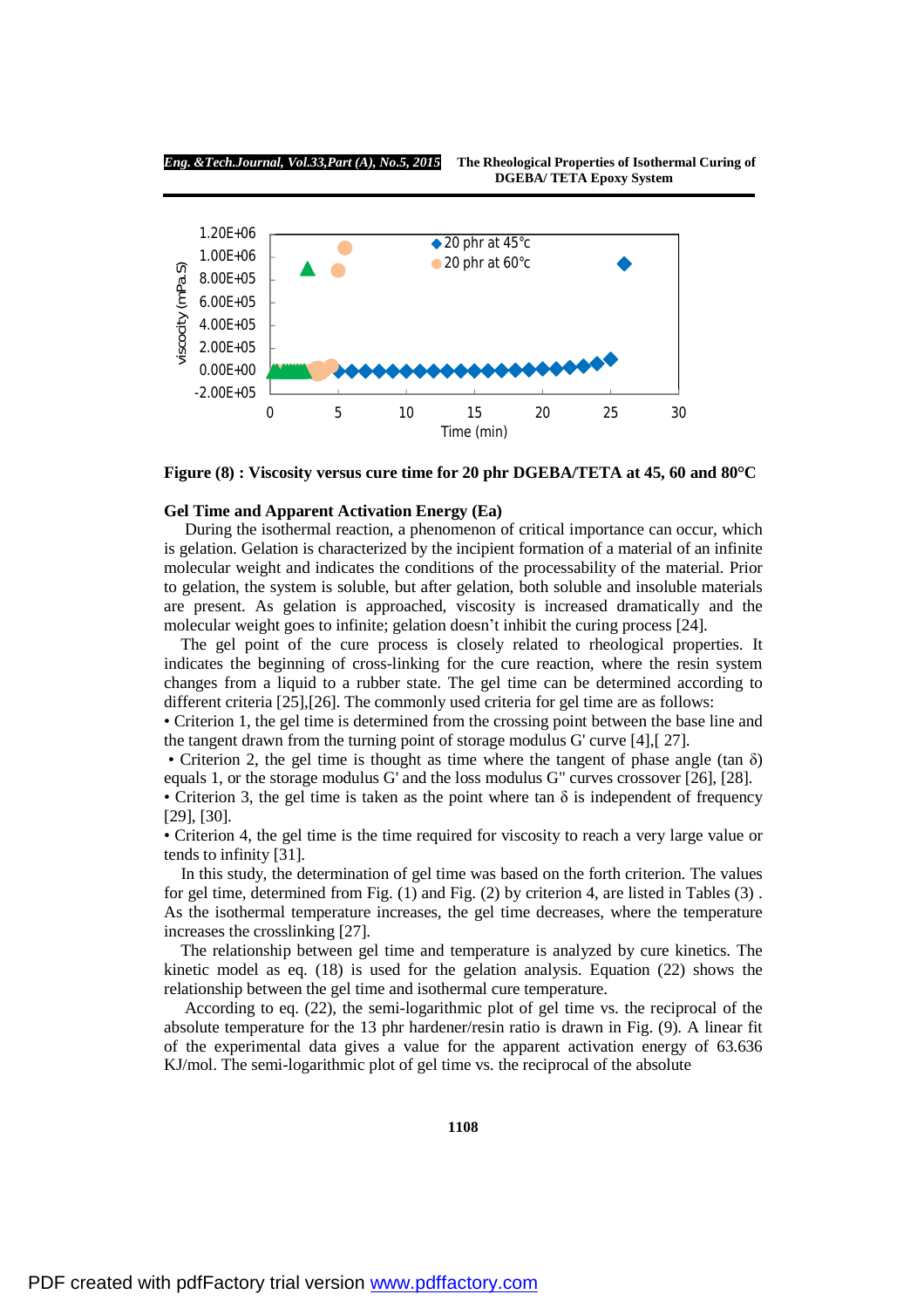temperature for the 20 phr of hardener/resin ratio is shown in Fig. (10). A linear fit of the experimental data gives a value for the apparent activation energy of 67.192 KJ/mol.

 It is interesting to note that the activation energies obtained from gel time in eq. (22) and the critical time in eq. (16), for the 13 phr hardener/resin ratio are close to each other, with the values of 63.64 and 62.309 KJ/mol, respectively. Also, for the 20 phr hardener/resin ratio 67.19 and 69.778 KJ/mol. The gel time for the above stoichiometric ratio 20 phr at all the temperatures is higher than that for the stoichiometric ratio 13 phr, that's due to the higher amount of amine groups which will speed the cross-linking, resulting in reaching the gelation in a shorter time.



**Figure (9) Gel time as a function of isothermal cure temperature for 13 phr hardener/resin ratio**



**Figure (10) Gel time as a function of isothermal cure temperature for 20 phr hardener/resin ratio**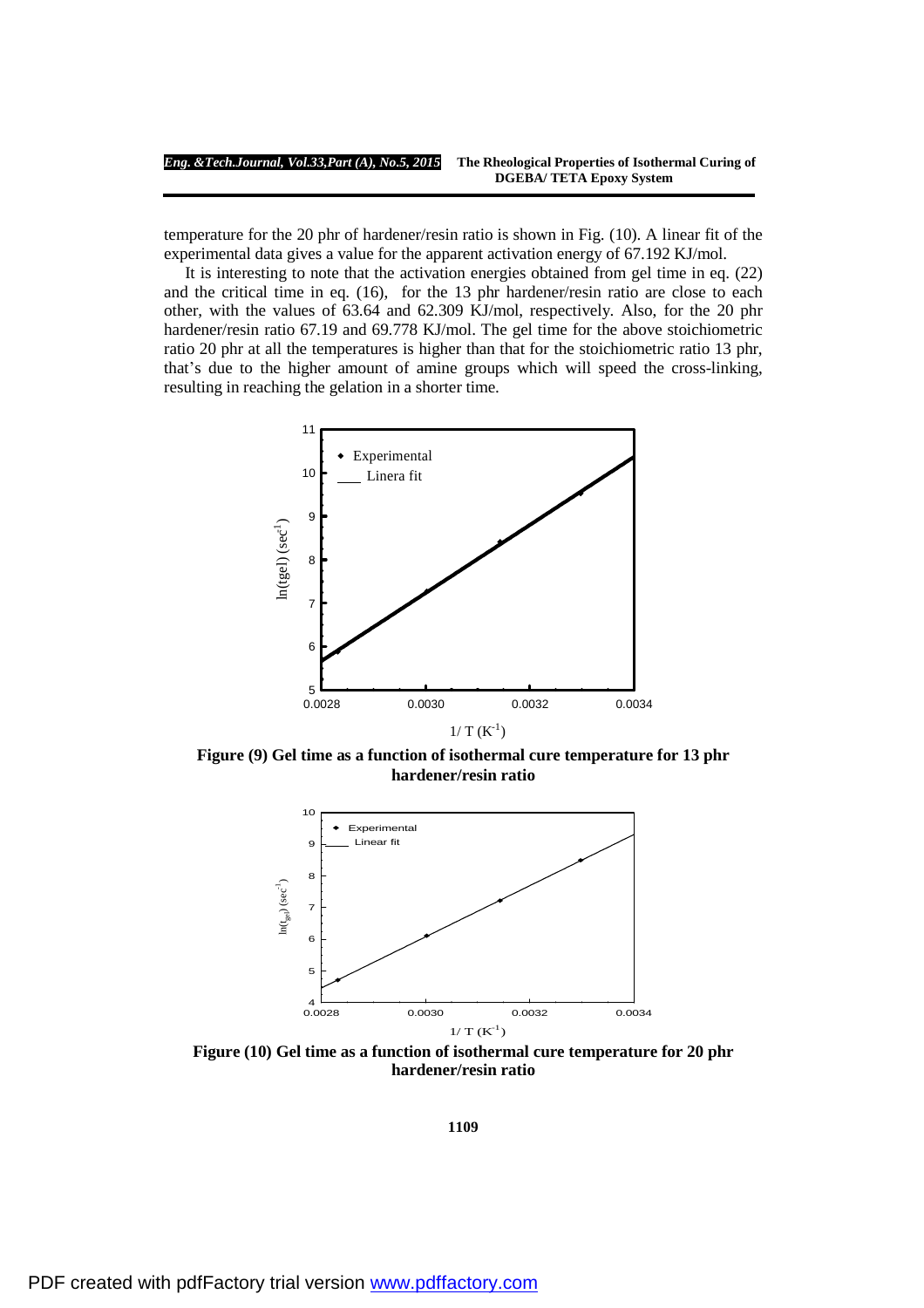## **CONCLUSION**

1. The isothermal rheological measurements show that the gel time decrease with increasing temperatures for both stoichiomeric and above stoichiometric ratio (13 and 20 phr) of DGEBA/TETA system. The isothermal rheological measurements show that the gel time for the above stoichiometric ratio (20 phr) is lower than the stoichiometric ratio (13 phr) of DGEBA/TETA system at the four temperatures (30,45,60and 80) °C, that's due to the higher amount of amine groups. The relationship of gel time vs. temperature follows the Arrhenius law and thus the apparent activation energy can be obtained. The isothermal rheological measurements show that the viscosity increased slowly at the beginning of each curing process, and then rose faster because of crosslinking reaction. At higher temperatures, the viscosity of the epoxy resin was initially lower, but then increased earlier due to the faster curing.

2. During the curing process, the variation of viscosity vs. time is predictable by a model based on the Boltzmann function and it agrees very well with the experimental data, for both the stoichiometric and above stoichiometric ratios (13 and 20 phr). The critical time in the viscosity model decreases with the increment of the isothermal temperature and the relationship can be described by an Arrhenius equation, for both the 13 and 20 phr hardener/resin ratios. The activation energies determined by the gel time and critical time are close to each other.

# **REFERENCES**

[1] H.A. Barnes, J.F. Hutton, and K. Walters, An Introduction to Rheology, Elsevier, 1989, pp. 199.

[2] Adnan A. Abdul Razak , Najat j. Salah , and Hassen Sh. Majdi "Mathematical Model: for Autoclave Curing of Epoxy Resin Based Composite Materials" Engineering and technology journal.,Vol 25, No. 7 (2007)

[3] R. J. Hinrichs, "Rheological cure transformation diagrams for evaluating polymer cure dynamics", in Chemorheology of Thermosetting Polymer, May, C. A., ACS Symposium Series, 227, American Chemical Society, Washington, D.C., pp.187, 1983.

[4] J. Ampudia, E. Larrauri, E. M. Gil, M. Rodriguez, and, L. M. Leon, "Thermal scanning rheometric analysis of curing kinetic of an epoxy resin. I. an anhydride as curing agent", Journal of Applied Polymer Science, vol. 71, pp.1239-1254, 1997.

[5] M. B. Roller, "Characterization of the time-temperature-viscosity behavior of curing B-stage epoxy resin", Polymer Engineering and Science, vol. 15, pp. 406-409, 1975.

[6] M. R. Dusi, R. M. Galeos, and M. G. Maximovich, "Physiorheological characterization of a carbon/epoxy prepreg system", Journal of Applied Polymer Science, vol. 30, pp. 1847-1857, 1985.

[7] R. P. Theriault, T. A. Osswald, and J. M Castro., "A numerical model of viscosity of an epoxy prepreg resin system", Polymer Composites, vol.20, pp.628-641, 1999.

[8] Q. Wang, T. He, P. Xia, T. Chen, and B. Huang, "Cure processing modeling and cure cycle simulation of epoxy-terminated poly(phenylene ether ketone). II. chemorheological modeling", Journal of Applied Polymer Science, vol.66, pp.799-787, 1997.

[9] Y. A. Tajima, and D. Crozier, "Thermokinetic modeling of an Epoxy Resin. I. Chemoviscosity", Polymer Engineering and Science, vol. 23, pp. 186-200, 1983.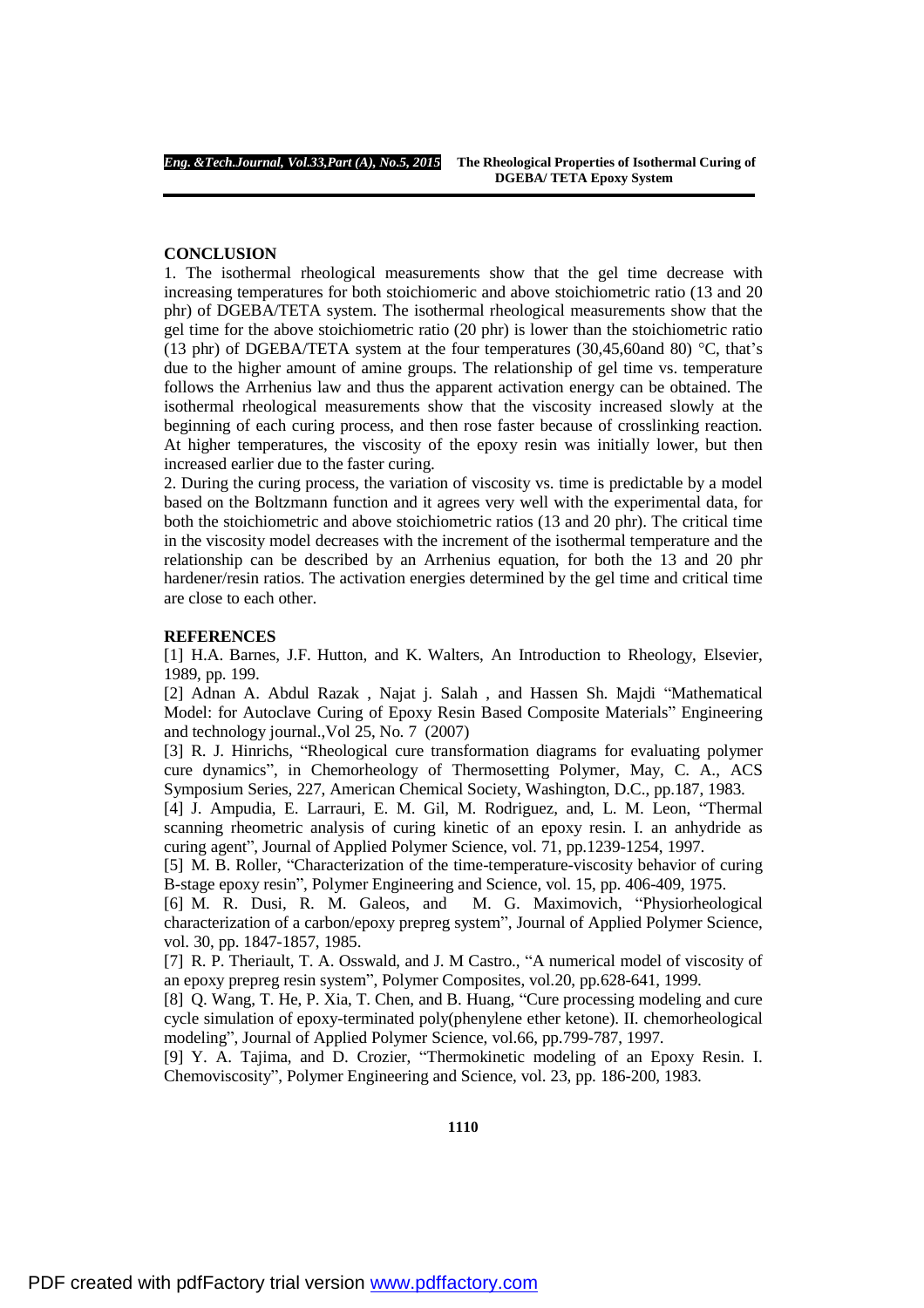[10] J. Mijovic and C.H.Lee,"Modeling of chemorheology of thermoset cure by modified WLF equation", Journal of Applied Polymer Science, vol. 37,pp.889-914, 1989. [11] P. I. Karkanas, and I. K Partrige, "Cure modeling and monitoring of epoxy/amine resin systems. II. Network formation and chemoviscosity modeling", Journal of Applied Polymer Science, vol. 77, pp. 2178-2193, 2000.

[12] S. A. Bidstrup, N. F. Sheppard, and S. D. Senturia, in proc. Acs symp. On chemistry, "Properties and application of crosslinking system", Denver, 1987.

[13] W. M. Sanford, and R.L.McCullouh, 'Free volume based approach to modeling thermoset cure behavior", Journal of Polymer Science, part A,vol.28,pp. 973-1000, 1990.

[14] D. Serrano, J. Peyrelasse, C. Boned, D. Harran, and M. P. onge,"Application of the percolation model to gelation of an epoxy resin", Journal of Applied Polymer Science, vol.39, pp. 679-698, 1990.

[15] P. J. Halley, and M. E. Mackay, "Chemorheology of thermosets- an overview", Polymer Engineering and Science, vol. 36, pp. 593-611, 1996.

[16] L. Sun, "Thermal rheological analysis of cure process of epoxy perpreg", Ph.D. Dissertation, Dept. Chem. Eng. Louisiana State University, 2002.

[17] J. Gonis, G. P. Simon, and W. D. Cook, "Cure properties of epoxies with varying chain length as studied by DSC", Journal of Applied Polymer Science, vol.72, pp.1479-1501, 1999.

[18] P. J. Flory, "Principles of Polymer Chemistry", Cornell University Press, New York, 1953,pp. 348-374.

[19] P.Velazquez, M. Arellano and V.M. Gonzalez-Romero, "Study The rheological properties of non-isothermal curing of epoxy resin with different aliphatic amines", ANTEC, pP. 2312-2315, 1992.

[20] B. Grimsley, P. Hubert, X. Song, R. Cano, A. Loos and R. Pipes, "Effects Of amine and anhydride curing agents on the VARTM matrix processing properties", NASA Langley Research Center, Hampton, Virginia 23681, 2002.

[21] M. Ivankovic, L. Incarnato, J. M. Kenny, and L. Nicolais, "Curing kinetics and chemorheology of epoxy/ anhydride system", Journal of Applied Polymer Science, vol. 90, pp. 3012, 2003.

[22] C.Costa, V.Calado and F.Tavares, "A study Of viscoelastic response Of A Bisphenol-A derived epoxy", 2nd Mercosur Congress on Chemical Engineering, 4th Mercosur Congress on Process Systems Engineering, 2005.

[23] Najat j.Saleh, Adnan A.Abdul Razak,Manal A.Tooma and Mariam E.Aziz"A Study Mechanical Properties of Epoxy Resin Cured at Constant Curing Time and Temperature with Different Hardeners"Engineering and technology journal,Vol 29(2011) [24] J. Lopez and C. Rameriz, "Isothermal curing by dynamic mechanical analysis of three epoxy resin systems: gelation and vitrification", Journal of Applied Polymer Science, vol. 83, pp. 78, 2002.

[25] J. K. Gillham and J. A. Benci, "Isothermal transitions of a thermosetting system", Journal of Applied Polymer Science, vol.18, pp. 951, 1974.

[26] F. Chambon and H. H. Winter, "Linear viscoelasticity at the gel point of a crosslinking PDMS with imbalanced stoichiometry", Journal of Rheology, vol. 31,pp. 683, 1987.